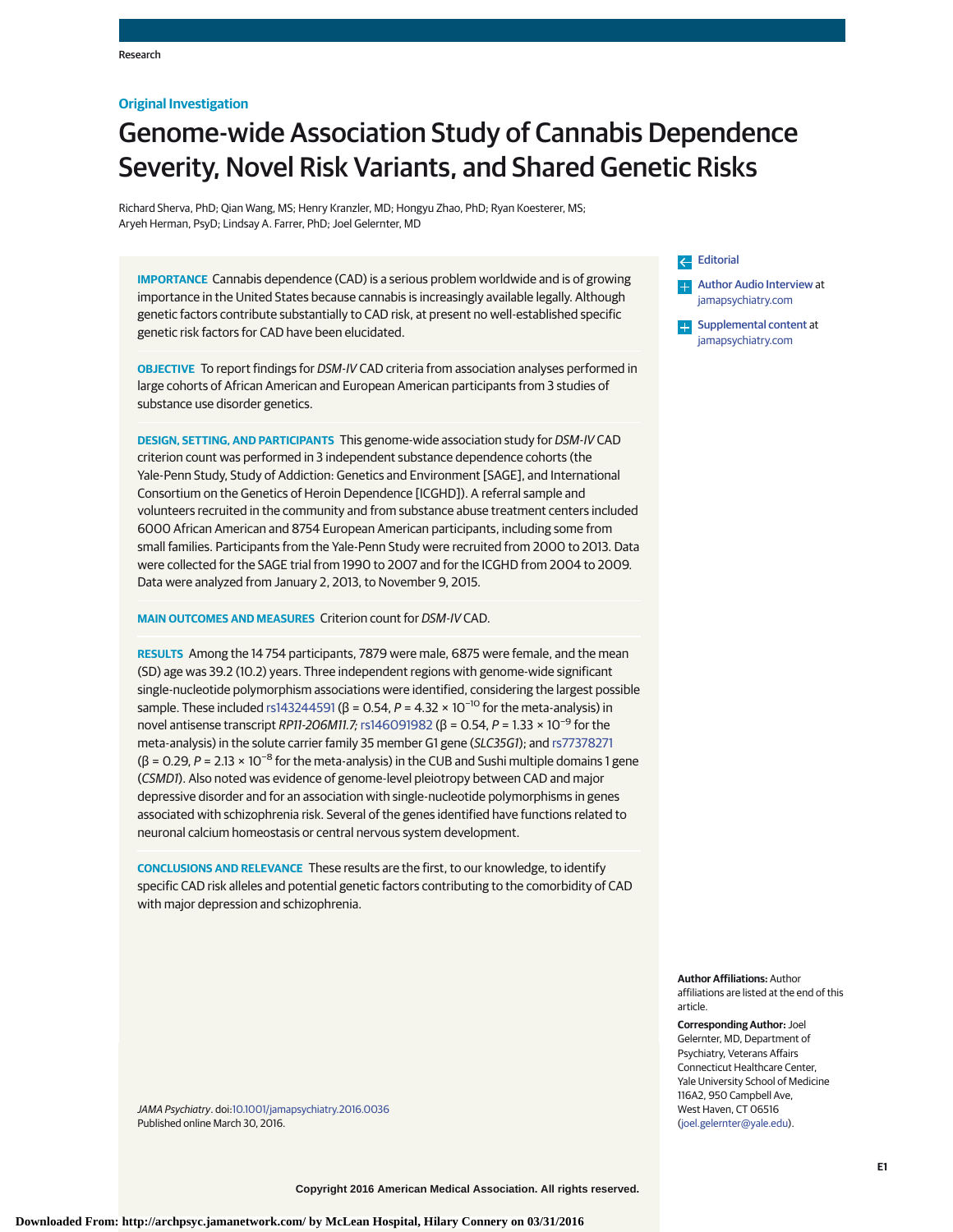fter nicotine, cannabis is the most widely abused drug<br>worldwide.<sup>1</sup> In the United States, the accelerated de-<br>criminalization of cannabis is based on the erroneous<br>parcention that it is relatively harmloss <sup>2</sup> In fact, ca worldwide.<sup>1</sup> In the United States, the accelerated deperception that it is relatively harmless.<sup>2</sup> In fact, cannabis use produces craving,<sup>3</sup> dependence,<sup>4</sup> and drug-seeking behavior,<sup>5</sup> as with the use of other substances. Despite these risks, the prevalence of cannabis use and cannabis use disorders has dramatically increased since 2001,<sup>6</sup> and the political momentum to increase availability has continued. Use of cannabis early in life is associated with an increased risk for schizophrenia  $(SCZ)$ ,<sup>7</sup> and sets of SCZ-associated risk alleles predict cannabis use.<sup>8</sup> Cannabis use is also a risk factor for depressive symptoms,<sup>9</sup> and a twin study showed cannabis dependence (CAD) to be associated with an elevated risk for major depressive disorder (MDD).<sup>10</sup> Substance use and other psychiatric illnesses may share common genetic risk factors; or reverse causation, self-medication, or confounding by other factors may explain their co-occurrence.

Despite knowledge of the neurobiology of the endocannabinoid system and its response to tetrahydrocannabinol, little is known about specific genetic factors influencing susceptibility to CAD or cannabis abuse. A twin study showed that several aspects of cannabis use are heritable, including an early opportunity to use ( $h^2$  = 72%), early onset of use ( $h^2$  = 80%), lifetime use of cannabis 11 or more times ( $h^2$  = 76%), and cannabis abuse or dependence ( $h^2$  = 21%-72%), where  $h^2$  is hertiability.<sup>11-13</sup> Possible evidence of linkage of CAD on chromosome  $16^{14}$  and linkage and association encompassing the neuregulin 1 gene (*NRG1* [OMIM [142445\]](http://omim.org/entry/142445); known as a possible SCZ risk gene<sup>15</sup>) on chromosome 8<sup>16</sup> have been found. Despite several genome-wide association studies (GWAS) on cannabis-related traits, no genome-wide significant (GWS) associations were observed for initiation of use<sup>17</sup> or for CAD.<sup>18</sup> Herein we report on findings for *DSM-IV*CAD criteria from association analyses performed in large cohorts of African American and European American participants from 3 studies of substance use disorder genetics who underwent genotyping with genome-wide microarrays. The primary cohort has been used in previous studies to identify genes associated with opioid  $(OD)$ ,<sup>19</sup> cocaine  $(CD)$ ,<sup>20</sup> alcohol  $(AD)$ ,<sup>21</sup> and nicotine  $(ND)$ dependence<sup>22</sup> and posttraumatic stress disorder.<sup>23</sup>

## Methods

### Participants and Diagnostic Procedures

The samples included 6000 African American and 8754 European American participants (race was assigned based on genetic data; eMethods in the [Supplement\)](http://jama.jamanetwork.com/article.aspx?doi=10.1001/jamapsychiatry.2016.0036&utm_campaign=articlePDF%26utm_medium=articlePDFlink%26utm_source=articlePDF%26utm_content=jamapsychiatry.2016.0036) from the following 3 studies: (1) the Yale-Penn Study cohort of small nuclear families and unrelated individuals (2020 individuals in 850 families and 6951 unrelated individuals), collected to study the genetics of substance dependence<sup>19-21</sup>; (2) the GWAS data set from the Study of Addiction: Genetics and Environment  $(SAGE),<sup>24-27</sup>$  collected to study the genetics of AD, ND, and CD (183 individuals in 89 families and 3707 unrelated individuals); and (3) the GWAS International Consortium on the Genetics of Heroin Dependence (ICGHD),<sup>28,29</sup> a collaboration **Question** What specific genetic variants contribute to cannabis dependence risk?

**Findings** Three regions had genome-wide significant evidence of association with cannabis dependence and evidence of genetic overlap between cannabis dependence and schizophrenia and major depressive disorder.

**Meaning** Cannabis dependence has a genetic risk component that may overlap with other psychiatric disorders.

formed to identify genes associated with heroin dependence risk (66 individuals in 33 families and 1827 unrelated individuals). The SAGE and ICGHD data sets are publicly available via application. The present study received institutional review board approval from all participating institutions, and written informed consent was obtained from all study participants.

Participants from the Yale-Penn Study were recruited from 2000 to 2013. These participants were administered the Semi-Structured Assessment for Drug Dependence and Alcoholism30 to derive *DSM-IV* diagnoses of lifetime CAD and other major psychiatric traits. Data were collected for the SAGE trial from 1990 to 2007, and participants underwent phenotyping with the Semi-Structured Assessment for the Genetics of Alcoholism.31 Data were collected for the ICGHD from 2004 to 2009, and participants completed a comprehensive psychiatric diagnostic interview based on the Semi-Structured Assessment of the Genetics of Alcoholism– Australia.31 The method of phenotyping was similar across the 3 samples. Additional information about recruitment, genotyping, imputation, and quality control for the study cohorts is provided in eMethods in the [Supplement.](http://jama.jamanetwork.com/article.aspx?doi=10.1001/jamapsychiatry.2016.0036&utm_campaign=articlePDF%26utm_medium=articlePDFlink%26utm_source=articlePDF%26utm_content=jamapsychiatry.2016.0036)

#### Statistical Analysis

Data were analyzed from January 2, 2013, to November 9, 2015. Association analyses were performed using a count of *DSM-IV* CAD criteria (0-7) as the outcome variable and the imputedminor allele dosage (adjusted for sex, age, and the first 3 ancestry principal components) as a predictor variable. This ordinal traitmodel has greater power to detect genetic associations than a univariate model based on disease status because of greater information content and improved specificity of the dependence measure. Association tests were performed using linear association models embedded in generalized estimating equations to correct for correlations among related individuals.32Analyses were performed separately within each data set and population group, and the results were combined by meta-analysis using the inverse variance method implemented in the program METAL.<sup>33</sup> Genomic inflation factors (λ) were calculated within each subpopulation, and *P* values were corrected accordingly. We performed a second correction for the λ factor calculated after the meta-analysis.

For the primary analysis, individuals were included regardless of cannabis exposure. As secondary analyses, individuals who reported never having used cannabis were excluded, and the primary model was repeated adjusting for the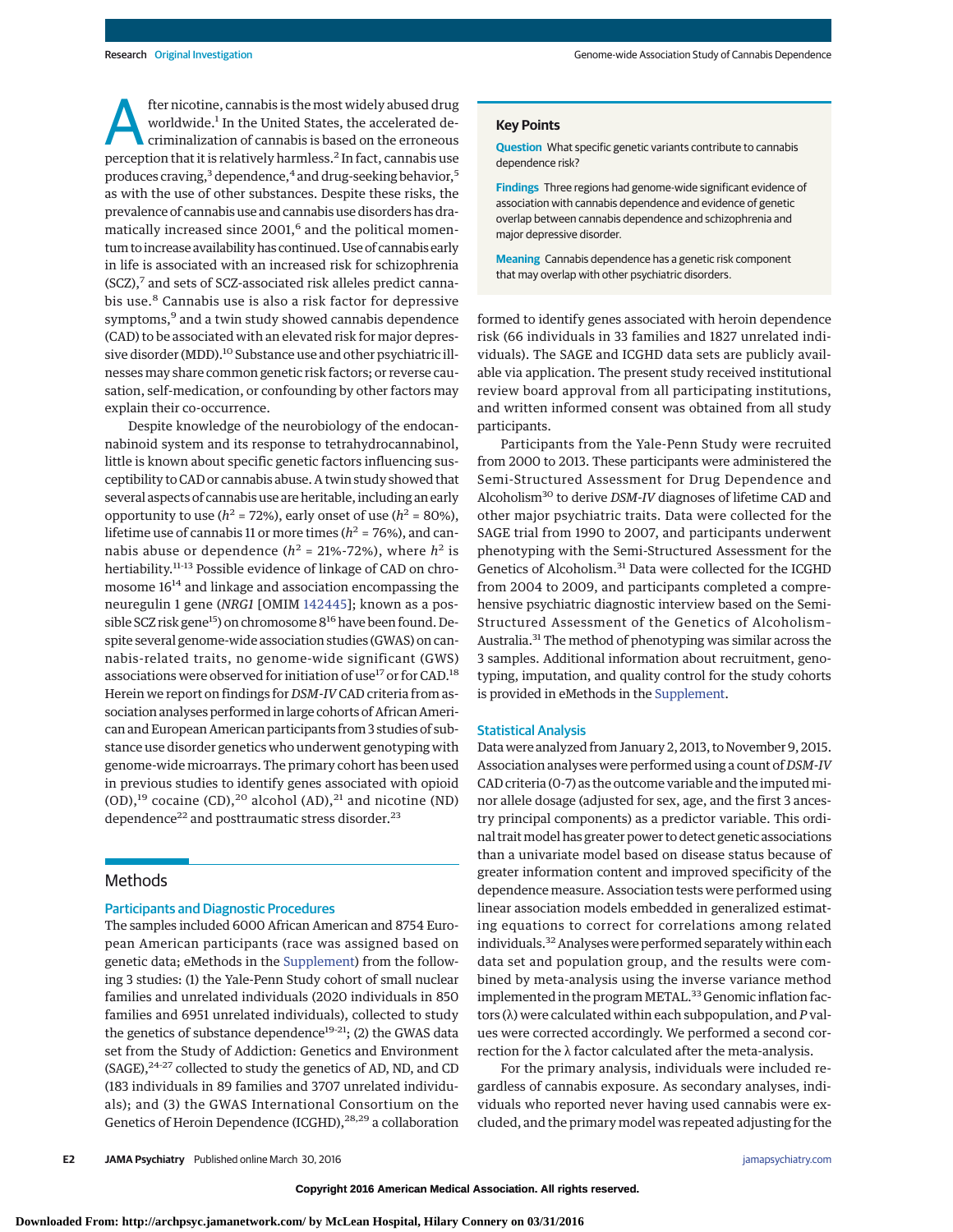Table 1. Demographic Characteristics of the Study Cohorts

|                               | Age, Mean  | Female Sex.   | <b>DSM-IV CAD</b><br><b>Criterion Count.</b> | <b>CAD Diagnosis,</b><br>No./Total No. | Correlation With DSM-IV CAD Criterion Count. r <sup>2</sup> |      |           |      |
|-------------------------------|------------|---------------|----------------------------------------------|----------------------------------------|-------------------------------------------------------------|------|-----------|------|
| Sample <sup>a</sup>           | (SD), v    | No./Total No. | Mean (SD)                                    | of Participants                        | <b>AD</b><br><b>CD</b>                                      |      | <b>ND</b> | 0D   |
| Yale-Penn African American    | 41.3(9.7)  | 2209/4750     | 1.7(2.2)                                     | 1296/4750                              | 0.40                                                        | 0.30 | 0.36      | 0.15 |
| Yale-Penn European American   | 38.6(11.5) | 1712/4221     | 2.0(2.3)                                     | 1388/4221                              | 0.27                                                        | 0.32 | 0.31      | 0.23 |
| <b>SAGE African American</b>  | 39.9(7.3)  | 638/1250      | 1.4(2.2)                                     | 276/1250                               | 0.43                                                        | 0.43 | 0.39      | 0.17 |
| <b>SAGE European American</b> | 38.4(9.7)  | 1478/2640     | 1.0(1.9)                                     | 434/2640                               | 0.51                                                        | 0.61 | 0.40      | 0.41 |
| <b>ICGHD</b>                  | 36.2(9.1)  | 838/1893      | 3.2(2.5)                                     | 1062/1893                              | 0.24                                                        | 0.24 | 0.25      | 0.33 |

Abbreviations: AD, alcohol dependence; CAD, cannabis dependence; CD, cocaine dependence; ICGHD, International Consortium on the Genetics of Heroin Dependence; ND, nicotine dependence; OD, opioid dependence; SAGE, Study of Addiction: Genetics and Environment.

a Samples are described in the Participants and Diagnostic Procedure subsection of the Methods section.

criterion counts for AD, CD, and OD. Participants from 2 genotyping batches in the Yale-Penn cohort (Yale-Penn 1 and Yale-Penn 2) were combined with the SAGE sample to form a discovery data set. A sample consisting of the ICGHD data and additional samples from the Yale-Penn cohort who did not undergo genotyping at the time of the discovery analyses (Yale-Penn 3) were used to replicate the top associations.

#### Cross-Disorder Analysis

We attempted to uncover shared genetic variation between CAD and 5 psychiatric disorders, including SCZ, MDD, bipolar affective disorder, attention-deficit/hyperactivity disorder, and autism spectrum disorder using the GWAS analysis reported herein and publicly available GWAS results from the Psychiatric Genomics Consortium [\(http://www.med.unc.edu/pgc/\).3](http://www.med.unc.edu/pgc/)4 To explore cross-disorder genetic relationships, we used stratified quintile-quintile (QQ) plots to evaluate the relative enrichment of single-nucleotide polymorphisms (SNPs) associated with both disorders. The QQ plots, which contrast the observed distribution of *P* values with the expected distribution under the null hypothesis (uniform in GWAS), were used to assess *P* value inflation in the GWAS results. Grouping associated SNPs for one disorder and comparing (across groups) the QQ plots of another disorder, however, could also reveal the enrichment of GWAS signals between disorders, which made them suitable for cross-disorder enrichment screening.

We also applied a statistical framework for pleiotropy analysis, Genetic Analysis Incorporating Pleiotropy and Annotation (GPA).<sup>35</sup> The GPA was built as a mixture model with parameters estimated using an efficient expectationmaximization algorithm, where associated SNPs were modeled with a  $\beta$  [a, 1] distribution and unassociated SNPs with a uniform [0, 1] distribution. A likelihood ratio test assessed the significance of pleiotropy between disorders. The GPA also detected the SNPs that were pleiotropic by calculating the posterior probability of association with both disorders.

## Results

Participant demographic characteristics and the correlation between the criterion counts for CAD and other substance use disorder traits are shown in Table 1. The *DSM-IV* CAD criterion counts were significantly (*P* < .05) correlated with the criteria counts for AD, CD, OD, and ND. The correlations varied by sample and population and ranged from *r*<sup>2</sup> = 0.15 for OD to  $r^2$  = 0.61 for CD criteria. The CAD criterion counts were significantly heritable in European American (19%-25%;*P* = .006) but not African American (10%-11%;*P* = .08) participants. eFigure 1 in the [Supplement](http://jama.jamanetwork.com/article.aspx?doi=10.1001/jamapsychiatry.2016.0036&utm_campaign=articlePDF%26utm_medium=articlePDFlink%26utm_source=articlePDF%26utm_content=jamapsychiatry.2016.0036) shows a histogram of the CAD criterion count in African American and European American participants in each cohort; 3 or more criteria indicate a diagnosis of CAD. The criterion count distribution is very similar in African American and European American participants. In the Yale-Penn sample, where comorbid psychiatric diagnoses were available, CAD was significantly associated with MDD in African American participants (odds ratio, 1.07; *P* = .006) but not SCZ, bipolar affective disorder, attention-deficit/hyperactivity disorder, or autism spectrum disorder. Cannabis dependence was not associated with any of these disorders in European American participants.

#### GWAS Results

Manhattan and QQ plots for themeta-analysis discovery GWAS results for African American and European American Yale-Penn 1 and 2 and SAGE cohorts are displayed in eFigures 2 and 3 in the [Supplement.](http://jama.jamanetwork.com/article.aspx?doi=10.1001/jamapsychiatry.2016.0036&utm_campaign=articlePDF%26utm_medium=articlePDFlink%26utm_source=articlePDF%26utm_content=jamapsychiatry.2016.0036) We found little evidence of *P* value inflation. Table 2 shows associations in the discovery sample with *P* < 1.0 × 10<sup>−5</sup> in African American or European American participants or the combined meta-analysis, trimmed for linkage disequilibrium. eTable 1 in the [Supplement](http://jama.jamanetwork.com/article.aspx?doi=10.1001/jamapsychiatry.2016.0036&utm_campaign=articlePDF%26utm_medium=articlePDFlink%26utm_source=articlePDF%26utm_content=jamapsychiatry.2016.0036) shows the same results, together with additional information about each SNP, including the results within each discovery sample subgroup, after excluding individuals with no cannabis exposure, and after adjusting for comorbid substance use disorders. We identified GWS associations with reliably imputed SNPs in 3 distinct regions (Table 2), 2 specific to African American participants and 1 in the combined sample. First, [rs186825689](http://www.ncbi.nlm.nih.gov/snp/186825689) (*P* = 1.86 × 10−8 for the African American meta-analysis) is located 12.4 kb upstream from the gene encoding S100 calcium binding protein (*S100B*) with contributions from both informative African American samples. Second, [rs143244591](http://www.ncbi.nlm.nih.gov/snp/143244591) (*P* = 2.18 × 10−8 for the African American meta-analysis) maps to a novel antisense transcript*RP11-206M11.7* (Havana gene: OTTHUMG00000159583) located in the gene of the same name on chromosome 3 with at least nominally significant evidence in each of the 3 African American samples.Third, [rs77378271](http://www.ncbi.nlm.nih.gov/snp/77378271) (*P* = 2.76 × 10−8 for the European American meta-analysis) is an intronic SNP in the CUB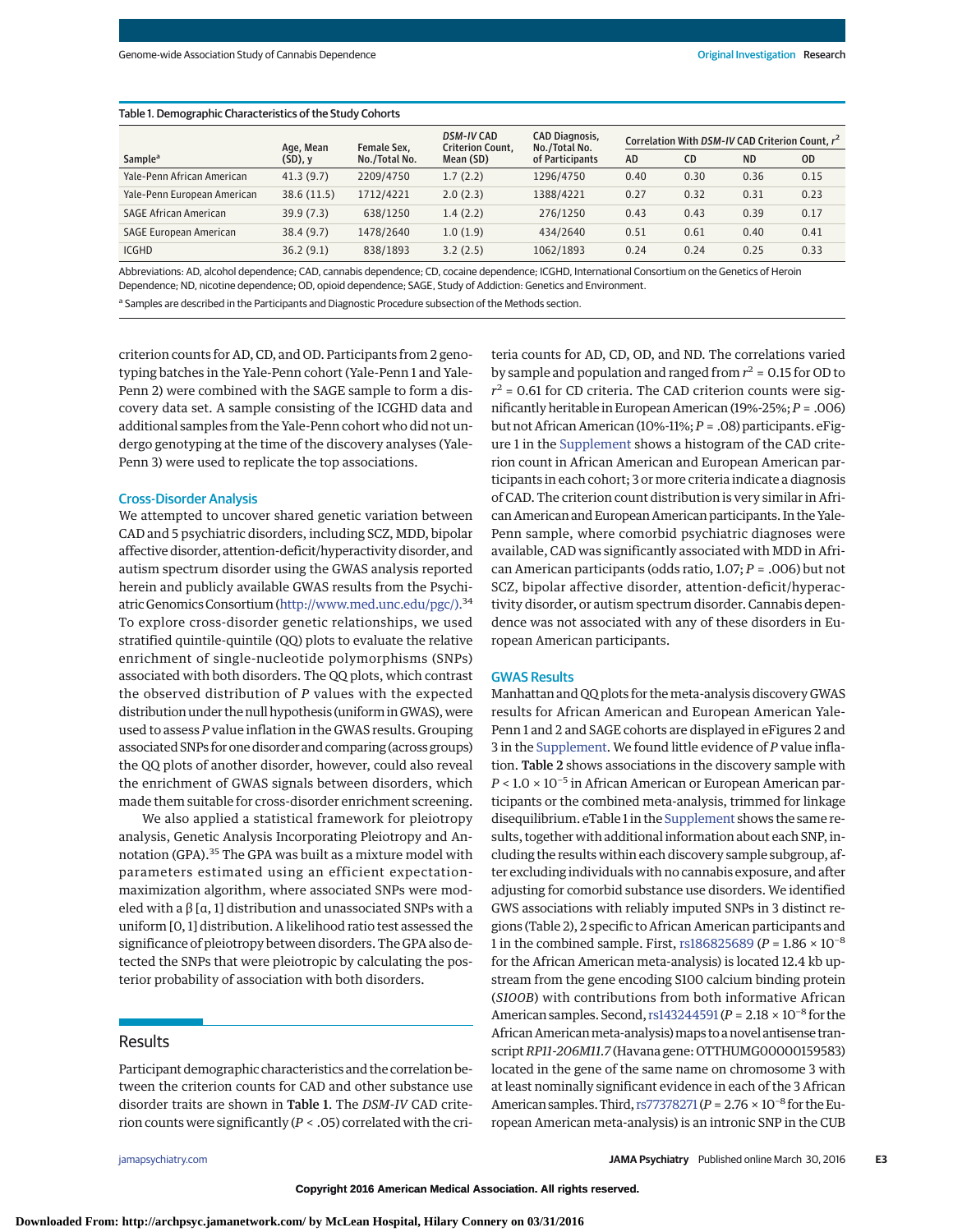|                |                                           |                         |                     |                          |               | <b>Effect Allele</b><br>Frequency |                                | P Value for Meta-analysis     |                                |                         |
|----------------|-------------------------------------------|-------------------------|---------------------|--------------------------|---------------|-----------------------------------|--------------------------------|-------------------------------|--------------------------------|-------------------------|
| Chromosome     | <b>Base Pair</b><br>Position <sup>a</sup> | <b>Effect</b><br>Allele | Reference<br>Allele | <b>SNP</b>               | Gene          | African<br>American<br>Cohort     | European<br>American<br>Cohort | African<br>American<br>Cohort | European<br>American<br>Cohort | <b>All Participants</b> |
| $1\,$          | 88729683                                  | $\mathsf{C}$            | T                   | rs74823926               | <b>NA</b>     | 0.96                              | 0.97                           | $5.26 \times 10^{-7}$         | $6.36 \times 10^{-1}$          | $1.40 \times 10^{-5}$   |
| $\overline{2}$ | 39166173                                  | T.                      | G                   | rs114383460              | ARHGEF33      | 0.96                              | <b>NA</b>                      | $1.09 \times 10^{-6}$         | <b>NA</b>                      | <b>NA</b>               |
| $\overline{2}$ | 78028838                                  | T.                      | Α                   | rs12621150               | <b>NA</b>     | 0.85                              | 0.90                           | $7.67 \times 10^{-1}$         | $1.05 \times 10^{-6}$          | $2.91 \times 10^{-4}$   |
| $\overline{2}$ | 100451676                                 | T.                      | C                   | rs7586604                | AFF3          | 0.39                              | 0.16                           | $4.15 \times 10^{-5}$         | $6.19 \times 10^{-3}$          | $1.06 \times 10^{-6}$   |
| $\overline{2}$ | 103764414                                 | G                       | Α                   | rs144605126              | <b>NA</b>     | 0.96                              | <b>NA</b>                      | $8.67 \times 10^{-7}$         | <b>NA</b>                      | <b>NA</b>               |
| $\overline{2}$ | 118490901                                 | G                       | Α                   | rs150064803              | <b>NA</b>     | 0.95                              | <b>NA</b>                      | $3.41 \times 10^{-7}$         | <b>NA</b>                      | <b>NA</b>               |
| $\overline{2}$ | 167214714                                 | G                       | Α                   | rs143020225              | SCN9A         | 0.95                              | <b>NA</b>                      | $7.19 \times 10^{-7}$         | <b>NA</b>                      | <b>NA</b>               |
| 3              | 149013935                                 | G                       | Α                   | rs143244591 <sup>b</sup> | RP11-206M11.7 | 0.96                              | <b>NA</b>                      | $2.18 \times 10^{-8b}$        | <b>NA</b>                      | <b>NA</b>               |
| $\overline{4}$ | 25201318                                  | A                       | T                   | rs73252553               | PI4K2B        | 0.96                              | 0.90                           | $1.18 \times 10^{-3}$         | $2.28 \times 10^{-5}$          | $1.66 \times 10^{-7}$   |
| $\overline{4}$ | 119716950                                 | $\mathsf{A}$            | C                   | rs28595532               | SEC24D        | 0.92                              | 0.94                           | $2.02 \times 10^{-7}$         | 1.08E-01                       | $1.13 \times 10^{-6}$   |
| 5              | 11892384                                  | T.                      | C                   | rs114311699              | CTNND2        | 0.96                              | <b>NA</b>                      | $3.78 \times 10^{-7}$         | <b>NA</b>                      | <b>NA</b>               |
| 5              | 177746600                                 | G                       | C                   | rs10066744               | COL23A1       | 0.96                              | <b>NA</b>                      | $4.82 \times 10^{-7}$         | <b>NA</b>                      | <b>NA</b>               |
| 6              | 51221457                                  | Α                       | G                   | rs17665889               | <b>NA</b>     | 0.94                              | 0.90                           | $1.51 \times 10^{-1}$         | $9.41 \times 10^{-8}$          | $2.58 \times 10^{-4}$   |
| $\overline{7}$ | 84952631                                  | A                       | G                   | rs12534830               | <b>NA</b>     | 0.88                              | 0.66                           | $7.76 \times 10^{-3}$         | $1.54 \times 10^{-5}$          | $4.52 \times 10^{-7}$   |
| $8\,$          | 3073489                                   | A                       | G                   | rs77378271 <sup>b</sup>  | CSMD1         | 0.96                              | 0.94                           | $2.13 \times 10^{-1}$         | $2.76 \times 10^{-8b}$         | $4.60 \times 10^{-8b}$  |
| $9\,$          | 29364327                                  | G                       | T                   | rs10969106               | <b>NA</b>     | <b>NA</b>                         | 0.97                           | <b>NA</b>                     | $7.39 \times 10^{-8}$          | <b>NA</b>               |
| 10             | 31981385                                  | T                       | C                   | rs115553536              | <b>NA</b>     | 0.94                              | <b>NA</b>                      | $6.46 \times 10^{-7}$         | <b>NA</b>                      | <b>NA</b>               |
| 10             | 43592809                                  | G                       | C                   | rs74400468               | <b>RET</b>    | 0.96                              | 0.97                           | $5.53 \times 10^{-2}$         | $1.59 \times 10^{-6}$          | $6.46 \times 10^{-7}$   |
| 10             | 70490106                                  | A                       | T                   | rs12218439               | CCAR1         | 0.96                              | 0.96                           | $1.01 \times 10^{-6}$         | $2.01 \times 10^{-1}$          | $1.13 \times 10^{-4}$   |
| 10             | 95659958                                  | A                       | G                   | rs146091982              | SLC35G1       | 0.95                              | <b>NA</b>                      | $1.95 \times 10^{-7}$         | <b>NA</b>                      | <b>NA</b>               |
| 11             | 20561010                                  | C                       | G                   | rs73443003               | <b>NA</b>     | 0.75                              | <b>NA</b>                      | $1.31 \times 10^{-6}$         | <b>NA</b>                      | <b>NA</b>               |
| 11             | 81433204                                  | A                       | AAAG                | rs200453611              | <b>NA</b>     | 0.91                              | 0.84                           | $9.43 \times 10^{-7}$         | $6.24 \times 10^{-1}$          | $6.81 \times 10^{-4}$   |
| 11             | 108899423                                 | <b>GTA</b>              | G                   | rs200391037              | <b>NA</b>     | 0.96                              | 0.88                           | $1.02 \times 10^{-1}$         | $3.72 \times 10^{-6}$          | $1.32 \times 10^{-6}$   |
| 12             | 56274155                                  | $\mathsf{T}$            | C                   | rs193047854              | <b>NA</b>     | 0.97                              | <b>NA</b>                      | $7.06 \times 10^{-7}$         | <b>NA</b>                      | <b>NA</b>               |
| 20             | 21706604                                  | $\mathsf{A}$            | AT                  | rs199783889              | <b>NA</b>     | 0.94                              | <b>NA</b>                      | $3.32 \times 10^{-7}$         | <b>NA</b>                      | <b>NA</b>               |
| 21             | 18019319                                  | T.                      | C                   | rs78068107               | <b>NA</b>     | 0.96                              | <b>NA</b>                      | $1.02 \times 10^{-6}$         | <b>NA</b>                      | <b>NA</b>               |
| 21             | 48006053                                  | A                       | C                   | rs186825689b             | <b>NA</b>     | 0.96                              | <b>NA</b>                      | $1.86 \times 10^{-8b}$        | <b>NA</b>                      | <b>NA</b>               |

Abbreviations: CAD, cannabis dependence; NA, not applicable; SNP, single-nucleotide polymorphism.

a Indicates in human genome assembly build 37.

**b** Indicates genome-wide significant SNPs and P values.

and Sushi multiple domains 1 gene (*CSMD1* [OMIM [608397\]](http://omim.org/entry/608397)) with evidence of association in 3 of the 6 samples. We also identified consistent, non-GWS evidence of association in the combined sample of European American and African American participants with a large block of SNPs in and around the phosphatidylinositol 4-kinase type 2β gene (*PI4K2B*[OMI[M612101\]](http://omim.org/entry/612101)), with consistent effect direction in every European American and African American population tested (minimum *P* = 1.74 × 10−7 for the meta-analysis). This signal was GWS when individuals without cannabis exposure were excluded (minimum  $P = 2.98 \times 10^{-8}$  for the meta-analysis).

## Replication Results

The SNPs in Table 2 were tested for CAD association in the 2 replication samples (ICGHD and Yale-Penn 3). Table 3 shows the replication cohort-specific results for these SNPs, with the meta-analysis results from the discovery phase and the discovery + replication phase. The smallest *P* value in the IC-GHD cohort among the 13 SNPs that could be reliably imputed and analyzed (this cohort was European Australian) was at [rs74823926](http://www.ncbi.nlm.nih.gov/snp/74823926) (*P* = .064) in an intergenic region on chromosome 1. Several associations, however, were replicated in the Yale-Penn 3 sample (Table 3). The *P* values for 2 of the 3 GWS SNPs improved after meta-analysis with the replication cohorts [\(rs143244591](http://www.ncbi.nlm.nih.gov/snp/143244591) in *RP11-206M11.7*, from 1.38 × 10−8 to 4.32 × 10−10; [rs77378271](http://www.ncbi.nlm.nih.gov/snp/77378271) in *CSMD1*, from 2.84 × 10−8 to 2.13 × 10−8), as did the *P* value for another SNP, [rs146091982](http://www.ncbi.nlm.nih.gov/snp/146091982) in the solute carrier family 35 member G1 (*SLC35G1* [Ensembl ENSG00000176273]) (from 1.31 × 10<sup>-7</sup> to 1.33 × 10<sup>-9</sup>). The signal in *PI4K2B* also improved (*P* = 5.57 × 10−8 for the full metaanalysis). However, [rs186825689](http://www.ncbi.nlm.nih.gov/snp/186825689) near *S100B* was no longer GWS ( $P = 8.27 \times 10^{-8}$ ) in the full meta-analysis. The Figure shows Manhattan plots for the regions encompassing *RP11- 206M11.7* (Figure, A), *SLC35G1* (Figure, B), *CSMD1* (Figure, C), and PI4K2B (Figure, D) in the discovery sample and after metaanalysis with the replication samples.

## Cross-Disorder Analysis Results

The QQ plots of 5 Psychiatric Genomics Consortium traits (SCZ, bipolar affective disorder, autism spectrum disorder, attention-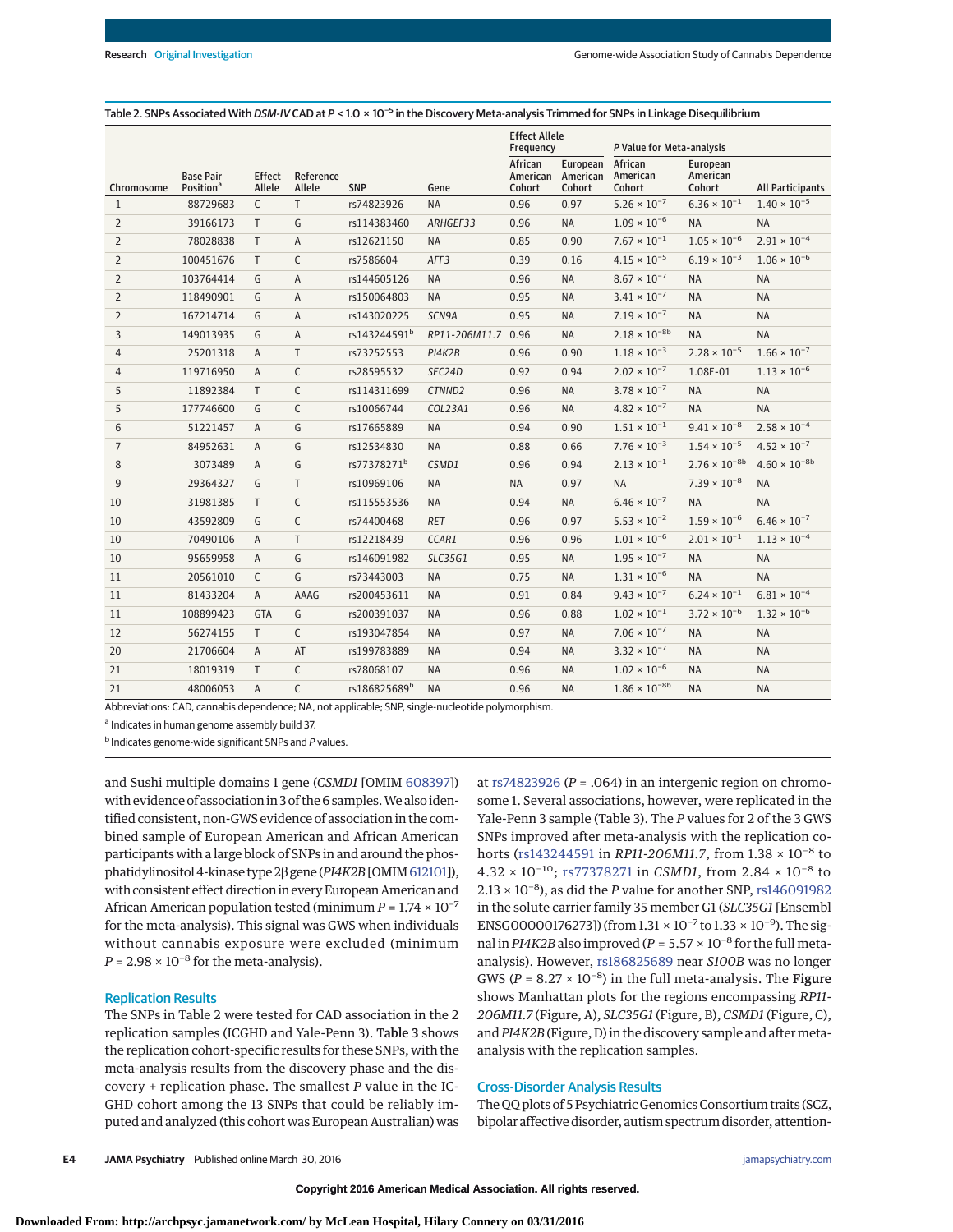|             | P Value for Replication Cohort  |                        |                        | P Value for Meta-analysis     |                        |                                             |                       |                         |                        |
|-------------|---------------------------------|------------------------|------------------------|-------------------------------|------------------------|---------------------------------------------|-----------------------|-------------------------|------------------------|
|             | Yale-Penn 3 Cohort <sup>a</sup> |                        |                        | Discovery Cohort <sup>b</sup> |                        | Discovery + Replication Cohort <sup>c</sup> |                       |                         |                        |
| <b>SNP</b>  | African<br>American             | European<br>American   | <b>ICGHD</b><br>Cohort | African<br>American           | European<br>American   | African<br>American                         | European<br>American  | All<br>Participants     | Direction <sup>d</sup> |
| rs74823926  | $9.40 \times 10^{-3}$           | $7.54 \times 10^{-1}$  | $6.36 \times 10^{-2}$  | $5.26 \times 10^{-7}$         | $6.36 \times 10^{-1}$  | $3.34 \times 10^{-6}$                       | $1.59 \times 10^{-1}$ | $8.62 \times 10^{-6}$   | $+x+++-++$             |
| rs114383460 | $7.22 \times 10^{-1}$           | <b>NA</b>              | <b>NA</b>              | $1.09 \times 10^{-6}$         | <b>NA</b>              | $1.93 \times 10^{-6}$                       | <b>NA</b>             | $1.93 \times 10^{-6}$   | $+x + xxx-xx$          |
| rs12621150  | $9.68 \times 10^{-1}$           | $1.15 \times 10^{-1}$  | $3.61 \times 10^{-1}$  | $7.67 \times 10^{-1}$         | $1.05 \times 10^{-6}$  | $7.75 \times 10^{-1}$                       | $7.92 \times 10^{-6}$ | $5.13 \times 10^{-4}$   | $++++-+-+$             |
| rs7586604   | $2.80 \times 10^{-1}$           | $2.78 \times 10^{-1}$  | $6.04 \times 10^{-1}$  | $4.15 \times 10^{-5}$         | $6.19 \times 10^{-3}$  | $1.76 \times 10^{-5}$                       | $1.69 \times 10^{-2}$ | $1.81 \times 10^{-6}$   | -------+-              |
| rs144605126 | $1.18 \times 10^{-1}$           | <b>NA</b>              | <b>NA</b>              | $8.67 \times 10^{-7}$         | <b>NA</b>              | $3.84 \times 10^{-6}$                       | <b>NA</b>             | $3.84 \times 10^{-6}$   | $+x + x + x$ -xx       |
| rs150064803 | $1.74 \times 10^{-1}$           | <b>NA</b>              | <b>NA</b>              | $3.41 \times 10^{-7}$         | <b>NA</b>              | $1.41 \times 10^{-6}$                       | <b>NA</b>             | $1.41 \times 10^{-6}$   | $+X + X + X-XX$        |
| rs143020225 | $1.53 \times 10^{-1}$           | <b>NA</b>              | <b>NA</b>              | $7.19 \times 10^{-7}$         | <b>NA</b>              | $1.95 \times 10^{-7}$                       | <b>NA</b>             | $1.95 \times 10^{-7}$   | $+x + xxx + xx$        |
| rs143244591 | $3.24 \times 10^{-3}$           | <b>NA</b>              | <b>NA</b>              | $2.18 \times 10^{-8e}$        | <b>NA</b>              | $4.32 \times 10^{-10e}$                     | <b>NA</b>             | $4.32 \times 10^{-10e}$ | $+X + X + X+XX$        |
| rs73252553  | $6.40 \times 10^{-1}$           | $8.32 \times 10^{-2}$  | $4.10 \times 10^{-1}$  | $1.18 \times 10^{-3}$         | $2.28 \times 10^{-5}$  | $2.25 \times 10^{-3}$                       | $5.45 \times 10^{-6}$ | $5.57 \times 10^{-8}$   | ++++++-++              |
| rs28595532  | $8.06 \times 10^{-1}$           | $6.07 \times 10^{-2}$  | $2.24 \times 10^{-1}$  | $2.02 \times 10^{-7}$         | $1.08 \times 10^{-1}$  | $1.89 \times 10^{-7}$                       | $1.52 \times 10^{-1}$ | $3.60 \times 10^{-6}$   | $+++++++$              |
| rs114311699 | $7.30 \times 10^{-1}$           | <b>NA</b>              | <b>NA</b>              | $3.78 \times 10^{-7}$         | <b>NA</b>              | $2.75 \times 10^{-7}$                       | <b>NA</b>             | $2.75 \times 10^{-7}$   | $+X + X + X+XX$        |
| rs10066744  | $3.89 \times 10^{-1}$           | <b>NA</b>              | <b>NA</b>              | $4.82 \times 10^{-7}$         | <b>NA</b>              | $2.27 \times 10^{-7}$                       | <b>NA</b>             | $2.27 \times 10^{-7}$   | $+x + xxx + xx$        |
| rs17665889  | $2.17 \times 10^{-1}$           | $1.17 \times 10^{-1}$  | $7.65 \times 10^{-1}$  | $1.51 \times 10^{-1}$         | $9.41 \times 10^{-8}$  | $2.69 \times 10^{-1}$                       | $5.39 \times 10^{-6}$ | $8.41 \times 10^{-4}$   | $-+++ -+ +- +$         |
| rs12534830  | $5.85 \times 10^{-1}$           | $8.67 \times 10^{-1}$  | $3.99 \times 10^{-1}$  | $7.76 \times 10^{-3}$         | $1.54 \times 10^{-5}$  | $1.05 \times 10^{-2}$                       | $3.40 \times 10^{-5}$ | $1.12 \times 10^{-6}$   | ++++++--+              |
| rs77378271  | $9.25 \times 10^{-2}$           | $4.19 \times 10^{-2f}$ | $7.95 \times 10^{-1}$  | $2.13 \times 10^{-1}$         | $2.76 \times 10^{-8e}$ | $1.07 \times 10^{-1}$                       | $5.16 \times 10^{-8}$ | $2.13 \times 10^{-8e}$  | $+ - + + x + + + -$    |
| rs10969106  | <b>NA</b>                       | $5.50 \times 10^{-1}$  | $8.47 \times 10^{-1}$  | <b>NA</b>                     | $7.39 \times 10^{-8}$  | <b>NA</b>                                   | $1.74 \times 10^{-7}$ | $1.74 \times 10^{-7}$   | $X + X + X+XX+$        |
| rs115553536 | $1.80 \times 10^{-1}$           | <b>NA</b>              | <b>NA</b>              | $6.46 \times 10^{-7}$         | <b>NA</b>              | $2.14 \times 10^{-6}$                       | <b>NA</b>             | $2.14 \times 10^{-6}$   | $+X + X + X-XX$        |
| rs74400468  | $3.49 \times 10^{-2}$           | $6.61 \times 10^{-1}$  | $5.66 \times 10^{-1}$  | $5.53 \times 10^{-2}$         | $1.59 \times 10^{-6}$  | $1.22 \times 10^{-2}$                       | $2.46 \times 10^{-5}$ | $9.82 \times 10^{-7}$   | ++-+++++-              |
| rs12218439  | $2.29 \times 10^{-1}$           | $1.01 \times 10^{-1}$  | $3.21 \times 10^{-1}$  | $1.01 \times 10^{-6}$         | $2.01 \times 10^{-1}$  | $4.91 \times 10^{-6}$                       | $2.13 \times 10^{-1}$ | $4.20 \times 10^{-4}$   | $X + + - + + - - +$    |
| rs146091982 | $8.84 \times 10^{-4}$           | <b>NA</b>              | <b>NA</b>              | $1.95 \times 10^{-7}$         | <b>NA</b>              | $1.33 \times 10^{-9e}$                      | <b>NA</b>             | $1.33 \times 10^{-9e}$  | $+X + X + X+XX$        |
| rs73443003  | $2.53 \times 10^{-2}$           | <b>NA</b>              | <b>NA</b>              | $1.31 \times 10^{-6}$         | <b>NA</b>              | $1.20 \times 10^{-7}$                       | <b>NA</b>             | $1.20 \times 10^{-7}$   | $-X-X-X-X$             |
| rs200453611 | $7.29 \times 10^{-1}$           | $5.20 \times 10^{-1}$  | $9.40 \times 10^{-1}$  | $9.43 \times 10^{-7}$         | $6.24 \times 10^{-1}$  | $1.56 \times 10^{-6}$                       | $5.34 \times 10^{-1}$ | $1.12 \times 10^{-3}$   | ++++++-++              |
| rs200391037 | $9.28 \times 10^{-1}$           | $3.09 \times 10^{-2f}$ | $4.19 \times 10^{-1}$  | $1.02 \times 10^{-1}$         | $3.72 \times 10^{-6}$  | $1.04 \times 10^{-1}$                       | $4.32 \times 10^{-5}$ | $1.10 \times 10^{-5}$   | ++++++--+              |
| rs193047854 | $6.74 \times 10^{-1}$           | <b>NA</b>              | <b>NA</b>              | $7.06 \times 10^{-7}$         | <b>NA</b>              | $5.51 \times 10^{-7}$                       | <b>NA</b>             | $5.51 \times 10^{-7}$   | $+x + xxx + xx$        |
| rs199783889 | $4.38 \times 10^{-1}$           | <b>NA</b>              | <b>NA</b>              | $3.32 \times 10^{-7}$         | <b>NA</b>              | $1.12 \times 10^{-6}$                       | <b>NA</b>             | $1.12 \times 10^{-6}$   | $+x + xxx-xx$          |
| rs78068107  | $2.90 \times 10^{-2}$           | <b>NA</b>              | <b>NA</b>              | $1.02 \times 10^{-6}$         | <b>NA</b>              | $1.31 \times 10^{-5}$                       | <b>NA</b>             | $1.31 \times 10^{-5}$   | $+x + xxx-xx$          |
| rs186825689 | $4.51 \times 10^{-1}$           | <b>NA</b>              | <b>NA</b>              | $1.86 \times 10^{-8e}$        | <b>NA</b>              | $8.27 \times 10^{-8}$                       | <b>NA</b>             | $8.27 \times 10^{-8}$   | $+x + XXX-XX$          |

Abbreviations: ICGHD, International Consortium on the Genetics of Heroin Dependence; NA, not applicable; SAGE, Study of Addiction: Genetics and Environment; SNP, single-nucleotide polymorphism.

<sup>a</sup> Indicates participants in the Yale-Penn cohort who did not undergo genotyping at the time of the discovery analyses.

<sup>b</sup> Indicates participants in the Yale-Penn cohort (Yale-Penn 1 and 2) who underwent genotyping for the discovery analysis and in the SAGE cohort. <sup>c</sup> Indicates all cohorts.

<sup>d</sup> For the effect direction, the order of the symbols is the Yale-Penn 1 African American cohort, Yale-Penn 1 European American cohort, SAGE African

American cohort, SAGE European American cohort, Yale-Penn 2 African American cohort, Yale-Penn 2 European American cohort, Yale-Penn 3 African American cohort, Yale-Penn 3 European American cohort, and the ICGHD European American cohort. + Indicates effect allele (listed in Table 2) is associated with an increase in cannabis dependence (CAD) criterion count; −, effect allele is associated with a decrease in CAD criterion count; and x, a valid effect estimate could not be obtained. See the Statistical Analysis subsection of the Methods section for an explanation of Yale-Penn 1, 2, and 3. e Indicates genome-wide significant P values.

 $f$  Indicates  $P < .05$  in the replication sample.

deficit/hyperactivity disorder, and MDD) were stratified based on our CAD GWAS results at significance levels of *P* < .05, *P* < .01, *P* < 1 × 10<sup>-3</sup>, and *P* < 1 × 10<sup>-4</sup>. We observed enrichment of the MDD GWAS signal in the CAD GWAS (eFigure 4 in the [Supplement\)](http://jama.jamanetwork.com/article.aspx?doi=10.1001/jamapsychiatry.2016.0036&utm_campaign=articlePDF%26utm_medium=articlePDFlink%26utm_source=articlePDF%26utm_content=jamapsychiatry.2016.0036) in European American participants, but no clear enrichment for the other 4 psychiatric disorders in either population group (eFigure 5 in the [Supplement\)](http://jama.jamanetwork.com/article.aspx?doi=10.1001/jamapsychiatry.2016.0036&utm_campaign=articlePDF%26utm_medium=articlePDFlink%26utm_source=articlePDF%26utm_content=jamapsychiatry.2016.0036).

We used GPA to test the significance of pleiotropy between CAD and the same 5 psychiatric disorders (eMethods in the [Supplement\)](http://jama.jamanetwork.com/article.aspx?doi=10.1001/jamapsychiatry.2016.0036&utm_campaign=articlePDF%26utm_medium=articlePDFlink%26utm_source=articlePDF%26utm_content=jamapsychiatry.2016.0036). For each disease pair, we estimated the percentage of SNPs shared by 2 diseases and tested the significance of pleiotropy (eTable 2 in the [Supplement\)](http://jama.jamanetwork.com/article.aspx?doi=10.1001/jamapsychiatry.2016.0036&utm_campaign=articlePDF%26utm_medium=articlePDFlink%26utm_source=articlePDF%26utm_content=jamapsychiatry.2016.0036). The European American population yielded significant evidence of CAD-MDD pleiotropy (*P* = 2.39 × 10−5); genomewide, 1.7% of all imputed SNPs

were estimated to be associated with both CAD and MDD. Of these, [rs10954732](http://www.ncbi.nlm.nih.gov/snp/10954732)in P450 oxidoreductase (*POR*[OMI[M124015\]](http://omim.org/entry/124015)) had the largest posterior probability (although not significant) of association with both traits (*P* = 2.59 × 10−6 for CAD; *P* = .02 for MDD; posterior probability, 0.70).

#### Discussion

We report herein the first GWS results for CAD to our knowledge. The sample includes a large proportion (18%-36%, depending on race and cohort) of individuals with CAD from 2 ancestral populations in 3 independent cohorts. We identified 3 regions with GWS SNPs imputed to the 1000 Genomes refer-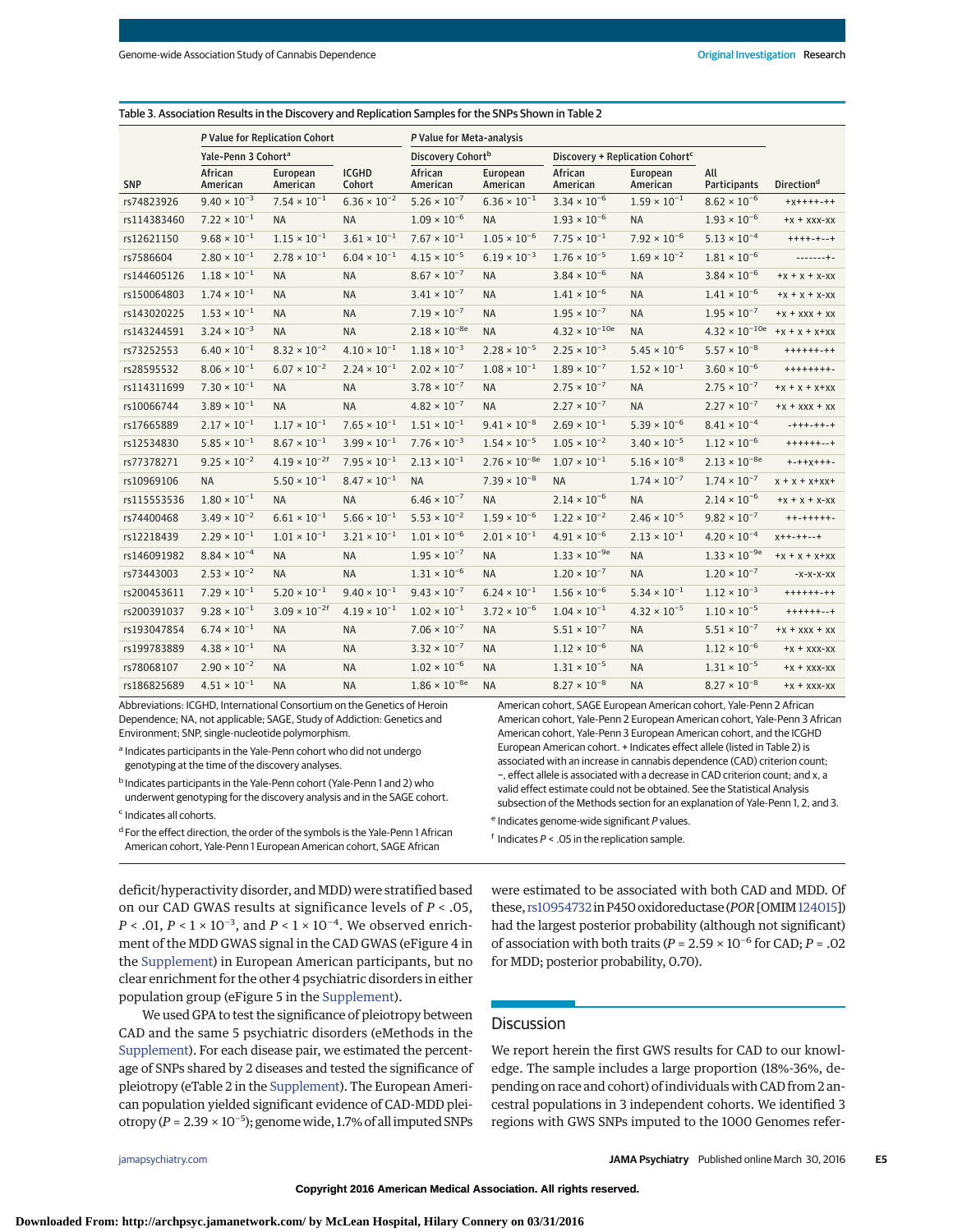

Figure. Regional Manhattan Plots of Association Results for DSM-IV Cannabis Dependence Criterion Count in 4 Genomic Regions

Association results from single-nucleotide polymorphisms (SNPs) in 4 regions. A, The 148.8- to 149.2-MB region encompassing RP11-206M11.7 on chromosome 3 in the Yale-Penn and Study of Addiction: Genetics and Environment (SAGE) African American participants. B, The 95.3- to 96-MB region encompassing SLC35G1 on chromosome 10 in the Yale-Penn and SAGE African American participants. C, The 2.8- to 4.8-MB region on chromosome 8 encompassing CSMD1 in the Yale-Penn, SAGE, and International Consortium on the Genetics of Heroin Dependence (ICGHD) African American and European American participants. D, The 25.07- to 25.43-MB region encompassing PI4K2B on chromosome 4 in the Yale-Penn, SAGE,

ence panel that implicate several biological processes and provide insight into the biology of CAD, including evidence of an inflammatory component in the disorder, which may also mediate risk for SCZ<sup>36</sup> and MDD.<sup>37,38</sup> The smallest *P* value observed (*P* = 4.32 × 10−10) was at [rs143244591](http://www.ncbi.nlm.nih.gov/snp/143244591) in *RP11-206M11.7*. Little is known about this antisense transcript or which, if any, genes it regulates. Minor alleles were protective. The next most significant locus was *SLC35G1* [\(rs146091982,](http://www.ncbi.nlm.nih.gov/snp/146091982) *P* = 1.33 × 10−9), a potential member of the drug/metabolite transporter superfamily (EamA, previously DUF6). Ubiquitously expressed, *SLC35G1* binds stromal interaction molecule 1, a calcium sensor that comand ICGHD African American and European American participants. In A and B, the SNPs are color coded according to the correlation coefficient  $(r^2)$  in the 1000 Genomes African samples with the most significant SNP. In C and D, results from the African American and European American participants were combined, and no linkage disequilibrium information was displayed. The light purple circle represents the −log<sub>10</sub> P value for the most significant regional SNP in the meta-analysis of the discovery samples; the purple diamond, the result for that SNP after meta-analysis with the replication sample(s). The light blue line and right y-axis show the observed recombination rate.

municates the calcium load within the endoplasmic reticulum to store-operated channels in the plasma membrane<sup>39</sup> when calcium stores in the endoplasmic reticulum are depleted.<sup>40</sup> The *SLC35G1*–stromal interaction molecule 1 complex likely regulates the activity of the transporters that coordinate cytosolic calcium through modulation of pump activities.40 The third GWS locus, *CSMD1* [\(rs77378271;](http://www.ncbi.nlm.nih.gov/snp/77378271) *P* = 2.13 × 10−8), is highly expressed in the growth cones of developing central nervous system neurons, where it likely acts as a regulator of complement activation and inflammation.<sup>41</sup> Different SNPs in *CSMD1* have been associated with SCZ at the GWS level.<sup>42</sup> Thus, *CSMD1* is the second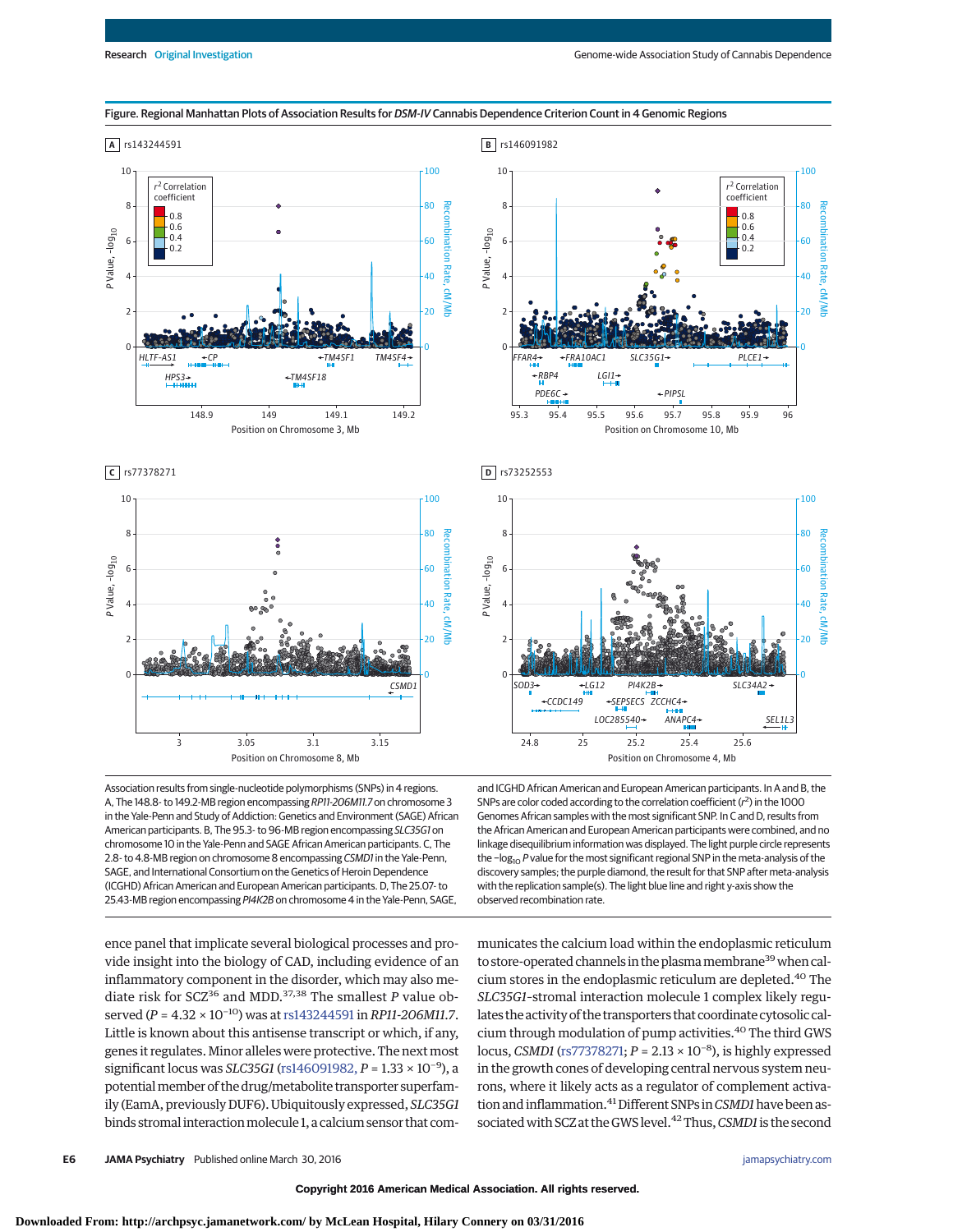gene to be implicated in both disorders (after *NRG1*16) and may explain at least part of their shared genetic susceptibility.

Two other established SCZ risk genes, *RIMS1* (OMIM [606629\)](http://omim.org/entry/606629) (minimum SNP, *P* = 1.59 × 10−5) and *MEF2C* (minimum SNP,  $P = 5.22 \times 10^{-5}$ ), showed suggestive association with CAD. *MEF2C* is highly expressed in developing mammalian neurons and is thought to mediate calcium-dependent survival of neurons that have made the appropriate synaptic connections.<sup>43</sup> From a biological perspective, *RIMS1* is immediately relevant; RIMS1 acts as a scaffold protein that regulates synaptic vesicle exocytosis, affecting cannabinoid receptor 1 (*CR1*)–mediated long-term suppression of γ-aminobutyric acid release, ultimately mediating presynaptic forms of longterm plasticity.44 Minor alleles at [rs142305709](http://www.ncbi.nlm.nih.gov/snp/142305709) in *RIMS1* were associated with fewer CAD criteria in African American participants. We observed at least a nominally significant signal in both Yale-Penn African American analysis subsets and a nonsignificant trend in SAGE African American participants.

Limitations of the GWAS findings should be noted. One of the significant SNPs identified [\(rs143244591](http://www.ncbi.nlm.nih.gov/snp/143244591) on chromosome 3) has little supportive evidence for association from other SNPs in the region, possibly owing to low linkage disequilibrium. However, despite stringent imputation quality thresholds for including SNPs in the analysis (*r*<sup>2</sup> ≥0.8) and evidence of an association in the replication sample, this signal may represent an imputation artifact. Second, although none of the GWS SNPs identified in the full GWAS analysis are rare, they could be described as infrequent, with minor allele frequencies in a range sometimes associatedwith false-positive results (4%-6%). Also, of the GWS regions, only *CSMD1* showed evidence of associations in European American and African American participants. The region containing *PI4K2B,* which became GWS after excluding unexposed individuals (see below), was also at least nominally associated with CAD in both populations. The 2 African American–specific SNPs were rare or monomorphic in European American participants. The lack of association in European American participants could be owing to different linkage disequilibrium patterns or the absence of causal variants. The Yale-Penn samples who underwent genotyping on the HumanOmni1-Quad and Human Core Exome chips showed more consistent results than the corresponding SAGE population, which is not surprising insofar as SAGE participants were recruited from different areas and ascertained using different criteria (AD, CD, and OD in Yale-Penn and primarily AD and ND in SAGE). The difference in ascertainment criteria (use of licit vs illicit drugs) across studies likely explains the fact that the proportion of cannabis-exposed individuals varied significantly across cohorts (2293 in SAGE population [76.9%] and 7626 in the Yale-Penn population [85.0%]). The limitations of phenotypic distribution and population differences are more relevant to the Australian ICGHD replication cohort and may explain the lack of replication in this cohort. Despite this, we obtained statistically significant evidence for formal replication for the SNP in *SLC35G1* and stronger evidence for association at many of the top SNPs after including the replication samples. Finally, these cohorts have higher rates of polysubstance dependence than the general population and may not be generalizable to individuals who only use cannabis.

#### Effect of Exposure Status and Comorbidity

Because the inclusion of genetically at-risk individuals who never initiated cannabis use might have influenced our results, we repeated the primary analyses in the discovery cohort after removing unexposed individuals. Two of the 3 regions identified remained GWS (eTable 1 in the [Supplement\)](http://jama.jamanetwork.com/article.aspx?doi=10.1001/jamapsychiatry.2016.0036&utm_campaign=articlePDF%26utm_medium=articlePDFlink%26utm_source=articlePDF%26utm_content=jamapsychiatry.2016.0036). The*P*value for [rs143244591](http://www.ncbi.nlm.nih.gov/snp/143244591)on chromosome 3 improved slightly (*P* = 1.13 × 10−8, meta-analysis exposed) and was associated at *P* ≤ .02 in each of the African American subgroups. The signal at [rs77378271](http://www.ncbi.nlm.nih.gov/snp/77378271) in *CSMD1* was almost identical ( $P = 2.95 \times 10^{-8}$ , meta-analysis exposed) and showed association at *P* < 5.07 × 10−3 in 2 of the 3 European American subgroup and at  $P = 4.46 \times 10^{-4}$  in 1 of the African American subgroups. In addition, the block of SNPs in and around*PI4K2B*became GWS with a consistent effect direction (minor alleles being protective) in every European American and African American population tested and became GWS (minimum*P* = 2.98 × 10−8,metaanalysis exposed, at [rs147170184\).](http://www.ncbi.nlm.nih.gov/snp/147170184) The evidence for pleiotropy between CAD and MDD was attenuated substantially (*P* = .60) after excluding unexposed participants. That the removal of unexposed individuals from the analysis had a relatively minor effect on the primary findings and actually improved the strength of some suggests that any loss in power owing to the smaller sample was offset by an increase in phenotypic precision. In the pleiotropy analysis, which relies on genome-level association results and is not limited to the most significantly associated SNPs, the power loss apparently outweighed any increase in precision. The significance of each of the top SNPs was modestly attenuated after adjusting for the *DSM-IV* criterion counts for AD, CD, and OD (eTable 1 in the [Supplement\)](http://jama.jamanetwork.com/article.aspx?doi=10.1001/jamapsychiatry.2016.0036&utm_campaign=articlePDF%26utm_medium=articlePDFlink%26utm_source=articlePDF%26utm_content=jamapsychiatry.2016.0036).

#### Ion Homeostasis and Addiction

The previously published GWAS of  $OD^{19}$  and  $CD^{20}$  in a subset of this sample each identified risk genes and pathways involved in the regulation of neuronal calcium and potassium, and the pathway involving synaptic long-term potentiation was also identified for OD. Also, a cross-disorder analysis identified calcium signaling in neurons as a pathway mediating 5 psychiatric diseases, including SCZ and MDD.<sup>34</sup> The GWS association in *SLC35G1* and GWS (in the discovery sample only) associations in and around*S100B*suggest ion homeostasismay play a role in CAD risk.

## Shared Risk for CAD and Other Psychiatric Disorders

Many previous studies<sup>7,8,45,46</sup> have focused on the relationship between CAD and SCZ, whereas the correlation between CAD and MDD has received much less attention. Although depressive disorders are highly comorbid with CAD in clinical settings,<sup>47</sup> to our knowledge no previous genomics study has explored CAD-MDD pleiotropy. We found some evidence for genetic correlation between the risks for CAD and MDD. The existence of shared genetic factors for CAD-MDD is supported by the overlap in SNPs nominally associated with both traits, although we found no significant evidence of pleiotropy at any single SNP.We also found limited support for the possibility that such a relationship exists for CAD and SCZ based on relatively strong signals for both traits with variants in *CSMD1* (although not the same variants). Nongenetic explanations such as pa-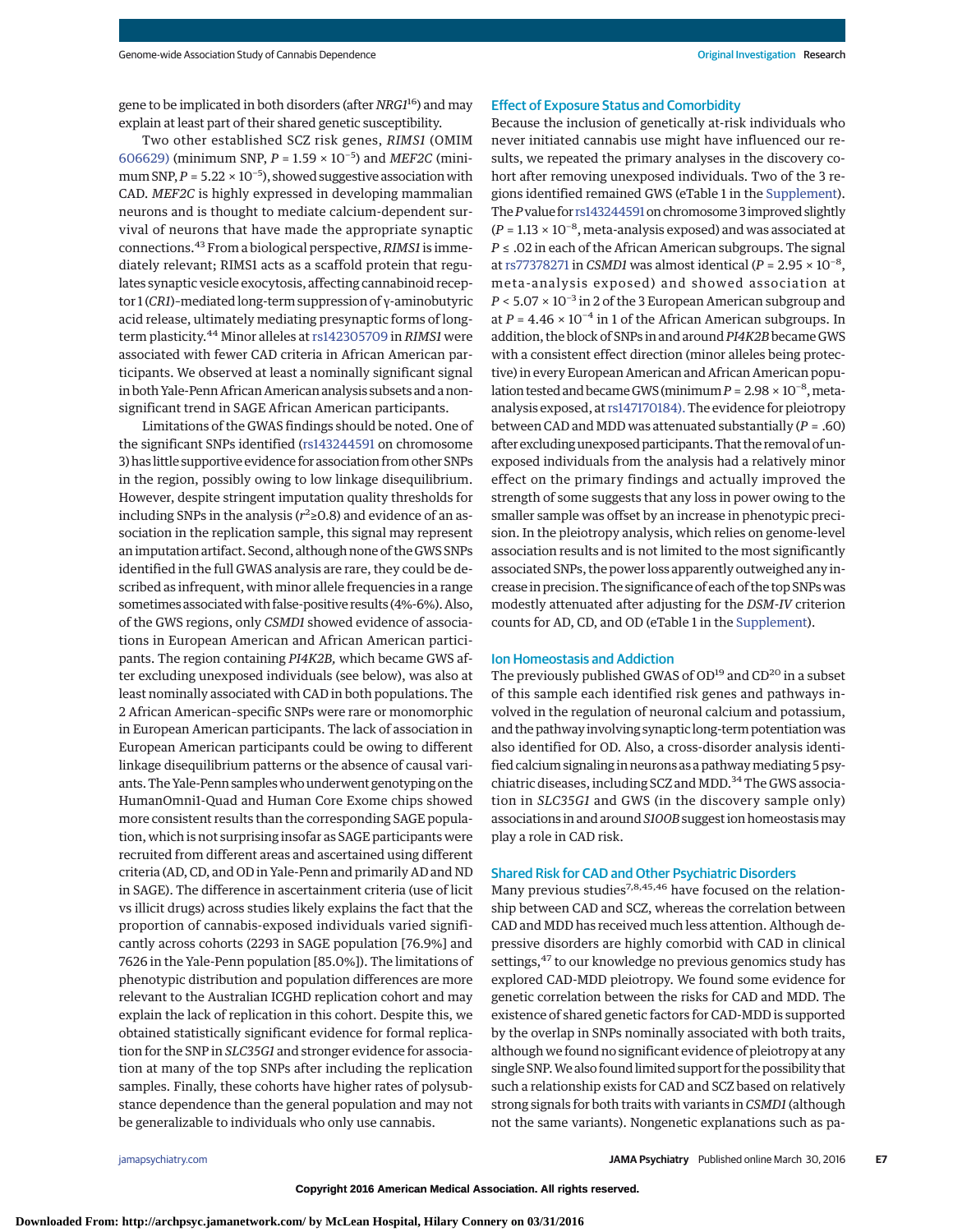tients with SCZ or MDD mediating the symptoms of these disorders with cannabis use might also explain the comorbidity. These analyses are exploratory, and follow-up studies to validate and extend these findings are necessary.

## **Conclusions**

This study provided the first GWS evidence to our knowledge for SNPs associated with CAD via GWAS in 3 distinct genomic

#### **ARTICLE INFORMATION**

**Submitted for Publication:** November 20, 2015; final revision received January 8, 2015; accepted January 9, 2015.

**Published Online:** March 30, 2016. doi[:10.1001/jamapsychiatry.2016.0036.](http://jama.jamanetwork.com/article.aspx?doi=10.1001/jamapsychiatry.2016.0036&utm_campaign=articlePDF%26utm_medium=articlePDFlink%26utm_source=articlePDF%26utm_content=jamapsychiatry.2016.0036)

**Author Affiliations:** Section of Biomedical Genetics, Department of Medicine, Boston University School of Medicine, Boston, Massachusetts (Sherva, Koesterer, Farrer); Program in Computational Biology and Bioinformatics, Yale University, New Haven, Connecticut (Wang, Zhao); Department of Psychiatry, Perelman School of Medicine, University of Pennsylvania, Philadelphia (Kranzler); Mental Illness Research Education and Clinical Center, Veterans Affairs (VA) Stars and Stripes Healthcare Network, Philadelphia VA Medical Center, Philadelphia, Pennsylvania (Kranzler); Department of Genetics, Yale School of Medicine, West Haven, Connecticut (Zhao); Department of Biostatistics, Yale School of Public Health, New Haven, Connecticut (Zhao); VA Cooperative Studies Program Coordinating Center, West Haven, Connecticut (Zhao, Gelernter); Department of Psychiatry, Yale School of Medicine, New Haven, Connecticut (Herman, Gelernter); Department of Neurology, Boston University School of Medicine, Boston, Massachusetts (Farrer); Department of Ophthalmology, Boston University School of Medicine, Boston, Massachusetts (Farrer); Department of Biostatistics, Boston University School of Public Health, Boston, Massachusetts (Farrer); Department of Epidemiology, Boston University School of Public Health, Boston, Massachusetts (Farrer); Department of Psychiatry, VA Connecticut Healthcare Center, Yale University School of Medicine, West Haven, Connecticut (Gelernter); Department of Neurobiology, Yale School of Medicine, New Haven, Connecticut (Gelernter).

**Author Contributions:** Dr Sherva had full access to all the data in the study and takes responsibility for the integrity of the data and the accuracy of the data analysis.

Study concept and design: Kranzler, Koesterer, Farrer, Gelernter.

Acquisition, analysis, or interpretation of data: All authors.

Drafting of the manuscript: Sherva, Wang. Critical revision of the manuscript for important intellectual content: Sherva, Kranzler, Zhao, Koesterer, Herman, Farrer, Gelernter. Statistical analysis: Sherva, Wang, Zhao, Koesterer, Farrer.

Obtained funding: Kranzler, Gelernter. Administrative, technical, or material support: Kranzler, Farrer, Gelernter.

Study supervision: Kranzler, Zhao, Farrer, Gelernter.

**Conflict of Interest Disclosures:** Dr Kranzler reports being a consultant or an advisory board member for Alkermes, Indivior, Lundbeck, and Otsuka (unrelated to the present study) and being a member of the American Society of Clinical Psychopharmacology's Alcohol Clinical Trials Initiative, which is supported by AbbVie, Ethypharm, Lilly, Lundbeck, and Pfizer. No other disclosures were reported.

**Funding/Support:** This study was supported by grants RC2 DA028909, R01 DA12690, R01 DA12849, R01 DA18432, R01 AA11330, and R01 AA017535 from the National Institutes of Health (NIH), the Veterans Affairs Connecticut Healthcare Center, and the Philadelphia Veterans Affairs Mental Illness Research, Education and Clinical Center. Funding support for the Study of Addiction: Genetics and Environment (SAGE) was provided by grant U01 HG004422 from the NIH Genes, Environment and Health Initiative. SAGE is one of the genome-wide association studies funded as part of the Gene Environment Association Studies under the Genes, Environment and Health Initiative. The portion of the genotyping that was performed at the Johns Hopkins University Center for Inherited Disease Research was supported by grant U01HG004438 from the NIH Genes, Environment and Health Initiative, and by contract HHSN268200782096C (High Throughput Genotyping for Studying the Genetic Contributions to Human Disease) from the National Institute on Alcohol Abuse and Alcoholism, the National Institute on Drug Abuse, NIH. Support for collection of datasets and samples was provided by grant U10 AA008401 (Collaborative Study on the Genetics of Alcoholism), grant P01 CA089392 (Collaborative Genetic Study of Nicotine Dependence), and grant R01 DA013423 (Family Study of Cocaine Dependence) from the NIH. The International Consortium on the Genetics of Heroin Dependence (principal investigator, Elliot Nelson, MD) was funded by HHSN268200782096C (NIH contract: High Throughput Genotyping for Studying the Genetic Contributions to Human Disease) and HHSN268201100011I (NIH contract: High Throughput Genotyping for Studying the Genetic Contributions to Human Disease).

**Role of the Funder/Sponsor:** The funding sources had no role in the design and conduct of the study; collection, management, analysis, and interpretation of the data; preparation, review, or approval of the manuscript; and decision to submit the manuscript for publication.

**Additional Information:** The publicly available datasets used for analysis were obtained from dbGaP [\(http://www.ncbi.nlm.nih.gov/gap\)](http://www.ncbi.nlm.nih.gov/gap) through

locations. These findings will lead our understanding of genetic vulnerability to CAD in new directions that can inform our understanding of the biology of CAD. We obtained entirely novel evidence of genetic overlap between CAD and MDD and conclude that *CSMD1* may be a candidate gene that affects the risk for CAD and SCZ, a topic of considerable research interest.<sup>7,48-50</sup> These results also suggest that common pathways (nervous system development, inflammation, and ion homeostasis) mediate the risk for multiple psychiatric disorders and dependence on multiple substances, including cannabis.

> accession numbers phs000092.v1.p and phs000277.v1.p1.

**Additional Contributions:** Work in recruitment and assessment was performed at Yale University School of Medicine and the APT Foundation by James Poling, PhD; at McLean Hospital by Roger Weiss, MD; at the Medical University of South Carolina by Kathleen Brady, MD, PhD, and Raymond Anton, MD; and at the University of Pennsylvania by David Oslin, MD. Genotyping services for a part of our genome-wide association study were provided by the Center for Inherited Disease Research and Yale University (Center for Genome Analysis), which is fully funded by Federal contract N01-HG-65403 from the NIH to The Johns Hopkins University. Ann Marie Lacobelle, BS, Catherine Aldi, BS, and Christa Robinson, BS, provided technical assistance. The Semi-structured Assessment for Drug Dependence and Alcoholism interviewers, led by Yari Nuñez and Michelle Slivinsky, devoted substantial time and effort to phenotype the study sample. John Farrell, PhD, Section of Biomedical Genetics, Boston University School of Medicine, provided database management assistance. None of these individuals were compensated for this contribution to this study. Assistance with phenotype harmonization, genotype cleaning, and general study coordination was provided by the Gene Environment Association Studies Coordinating Center (supported by grant U01 HG004446 from the NIH). Assistance with data cleaning was provided by the National Center for Biotechnology Information.

## **REFERENCES**

**1**. United Nation Office on Drugs and Crime (UNODC). Cannabis: A Short Review. [https://www](https://www.unodc.org/documents/drug-prevention-and-treatment/cannabis_review.pdf) [.unodc.org/documents/drug-prevention-and](https://www.unodc.org/documents/drug-prevention-and-treatment/cannabis_review.pdf) [-treatment/cannabis\\_review.pdf.](https://www.unodc.org/documents/drug-prevention-and-treatment/cannabis_review.pdf) Published 2012. Accessed February 18, 2016.

**2**. Volkow ND, Compton WM, Weiss SR. Adverse health effects of marijuana use. [N Engl J Med](http://www.ncbi.nlm.nih.gov/pubmed/25162899). 2014; [371\(9\):879.](http://www.ncbi.nlm.nih.gov/pubmed/25162899)

**3**. Filbey FM, Schacht JP, Myers US, Chavez RS, Hutchison KE. Marijuana craving in the brain. [Proc](http://www.ncbi.nlm.nih.gov/pubmed/19651613) Natl Acad SciUSA[. 2009;106\(31\):13016-13021.](http://www.ncbi.nlm.nih.gov/pubmed/19651613)

**4**. Weinstein AM, Gorelick DA. Pharmacological treatment of cannabis dependence. [Curr Pharm Des](http://www.ncbi.nlm.nih.gov/pubmed/21524266). [2011;17\(14\):1351-1358.](http://www.ncbi.nlm.nih.gov/pubmed/21524266)

**5**. Wölfling K, Flor H, Grüsser SM.

Psychophysiological responses to drug-associated stimuli in chronic heavy cannabis use. [Eur J Neurosci](http://www.ncbi.nlm.nih.gov/pubmed/18333968). [2008;27\(4\):976-983.](http://www.ncbi.nlm.nih.gov/pubmed/18333968)

**6**. Hasin DS, Saha TD, Kerridge BT, et al. Prevalence of marijuana use disorders in the United States